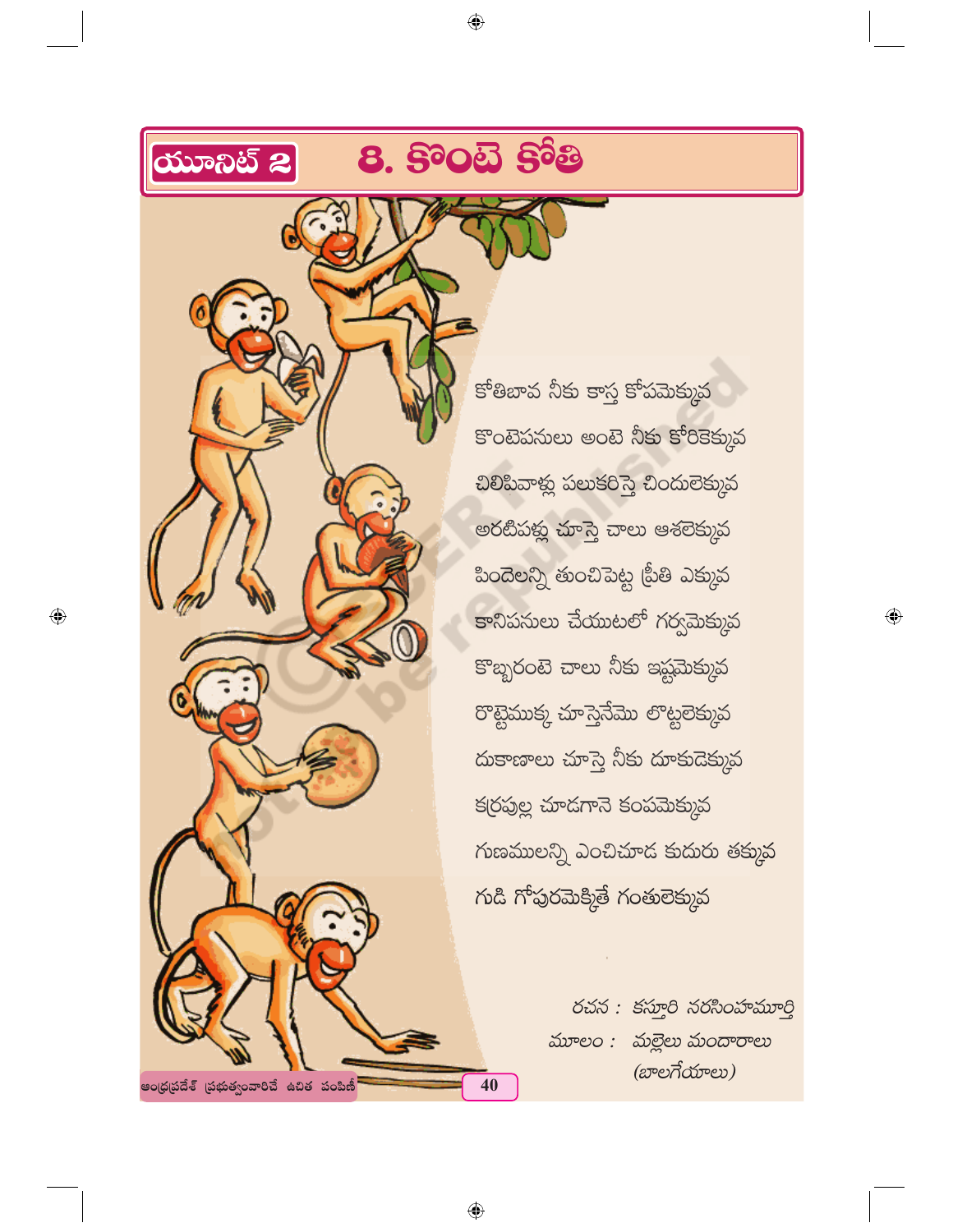



Ī

 $\overline{\mathbf{u}}$ 

 $\bigoplus$ 

(అ) గేయాన్ని రాగయుక్తంగా పాడండి. అభినయం చేయండి.

 $\bigoplus$ 

- (అ) పాఠం చిత్రం చూడండి. చిత్రం గురించి మాట్లాడండి.
- $($ ఈ) కోతి చేసే పనులను ఎప్పుదైనా చూశారా? ఏం చేస్తుందో చెప్పండి?

(ఉ) పక్క చిత్రంలో కోతి ఏం చేస్తూ ఉంది? ఎందుకు?  $\epsilon$ 

| చదవండి |       |         |        |           |                                                                     |               |
|--------|-------|---------|--------|-----------|---------------------------------------------------------------------|---------------|
|        |       |         |        |           | (అ) కింది పదాలను చదవండి. గేయంలో వాటిని గుర్తించి గీత గీయండి.        |               |
|        |       | కోతిబావ | ඩුව්ඨ  | చూదగానె   | దూకుదెక్కువ                                                         | గోపురమెక్మితే |
|        |       | ఆశ      | గుణము  | ఎంచిచూద   | కంపమెక్కువ                                                          | కోరికెక్మువ   |
|        | ౹పీతి |         | ಪಿಂದಲು | కొబ్బరంటె | <u>చిందులెక్కువ</u>                                                 | పలుకరిస్తె    |
|        |       |         |        |           | (ఆ) కింది బొమ్మలను చూదండి. పదాలు చెప్పండి. వాటి గురించి మాట్లాదండి. |               |

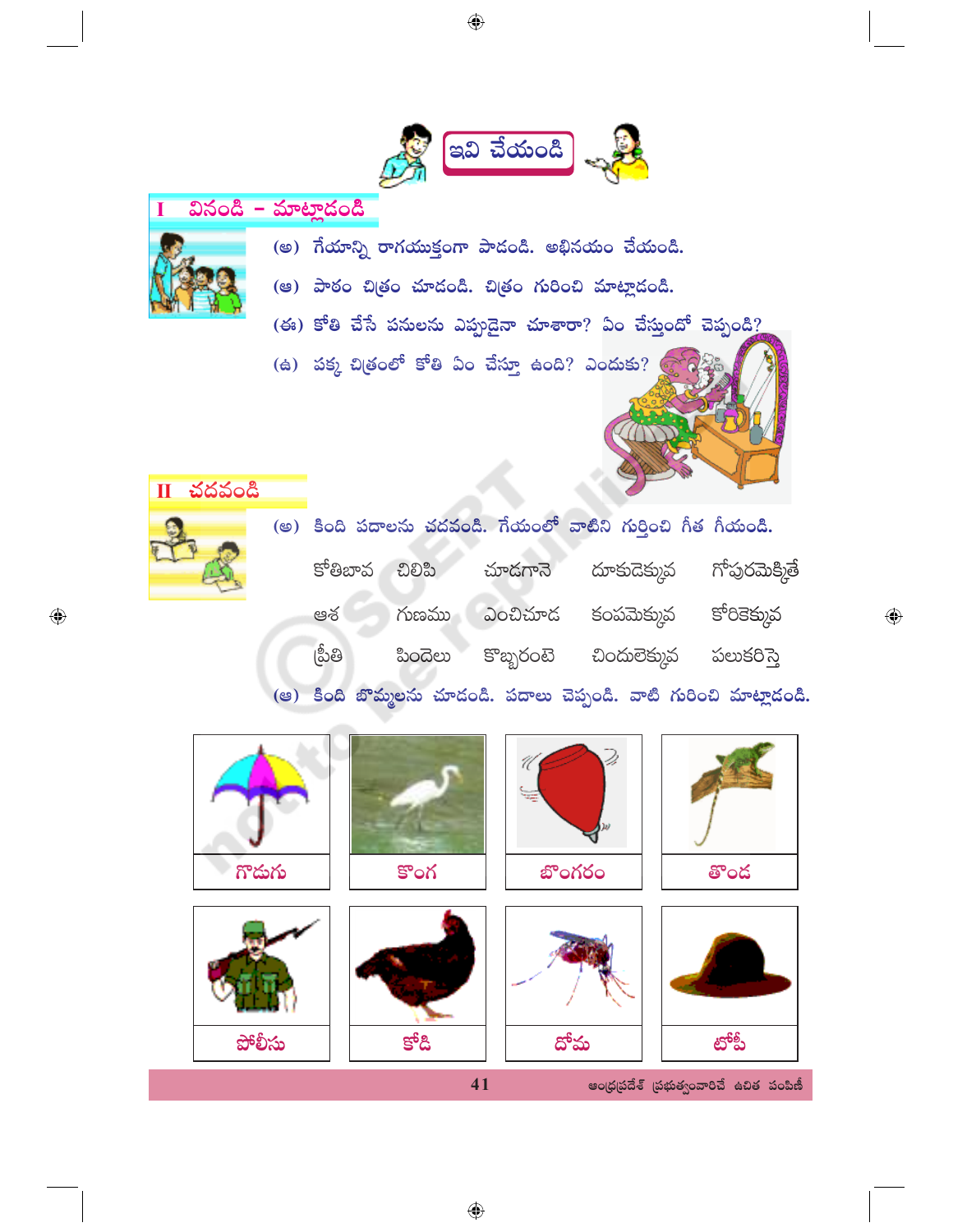- (ఇ) కింది పదాలను చదవండి గీతగీసిన అక్షరాల తేదాను గమనించండి.  $SOB$  –  $S^6B$ – గోద గొదుగు "ఒ" అనే ధ్వని ఉన్న అక్షరం ఏది? **"ఓ"** అనే ధ్వని ఉన్న అక్షరం ఏది? <u>" గాం" ఉంటే "ఒ" అని చదవాలి.</u> <u>"ో" ఉం</u>టే **"ఓ"** అని చదవాలి.
- (ఈ) కింది అక్షరాల మధ్య తేడా గమనిస్తూ చదవండి. వీటితో ఏర్పడే పదాలు చెప్పండి. వాటిని ఉపయోగించి వాక్యాలు చెప్పండి. a.

 $\bigoplus$ 

|                                         | అ                          | ಒ           | ಓ                     |                                                        |         | $\checkmark$ | $\overline{\mathbf{c}}$  | $-5$ |
|-----------------------------------------|----------------------------|-------------|-----------------------|--------------------------------------------------------|---------|--------------|--------------------------|------|
|                                         | $\checkmark$               | å           | $\sigma$              |                                                        |         | ಐ            | బొ                       | బో   |
|                                         | $\leq$                     | కొ          | <b>g</b> <sup>6</sup> |                                                        |         | మ            | ಮ                        | మో   |
|                                         | గ                          | $5^{\circ}$ | ಗ್                    |                                                        |         | య            | $\overline{c}$           | ದೌ   |
|                                         | చ                          | చొ          | చో                    |                                                        |         | ర            | రొ                       | ರ್   |
|                                         | æ                          | జ్లా        | జో                    |                                                        |         | ಲ            | లా                       | లో   |
|                                         | ف                          | టొ          | టో                    |                                                        |         | వ            | వొ                       | వో   |
|                                         | $\boldsymbol{\mathcal{Z}}$ | డొ          | డో                    |                                                        |         | ಕ            | శి                       | ත්   |
|                                         | త                          | తొ          | తో                    |                                                        |         | ష            | $\partial \partial \Phi$ | షో   |
|                                         | ద                          | దొ          | దో                    |                                                        |         | స            | స్లో                     | ನ್   |
|                                         | వ                          | నొ          | నో                    |                                                        |         | హ            | హా                       | హో   |
|                                         | ప                          | ಭೌ          | ನ್                    |                                                        |         | ళ            | ల్ధొం                    | ల్ధో |
| $\ddot{\mathbf{a}}$                     |                            |             |                       | కింది పదాలలో గీత గీసిన అక్షరాల తేదాను గమనిస్తూ చదవండి. |         |              |                          |      |
|                                         | ಗಲ                         |             | ಗೆದ                   |                                                        | రెండు   |              | రేప్త                    |      |
|                                         | నెల                        |             | నేల                   |                                                        | మెరక    |              | మేత                      |      |
|                                         |                            | ಮెದ         | మేద                   |                                                        | పెసర    |              | పేను                     |      |
|                                         |                            | చెరకు       | చేను                  |                                                        | మెరుప్ర |              | మేను                     |      |
| ఆంధ్రప్రదేశ్ (పభుత్వంవారిచే ఉచిత పంపిణీ |                            |             |                       | 42                                                     |         |              |                          |      |

 $\bigoplus$ 

 $\bigoplus$ 

Ĉ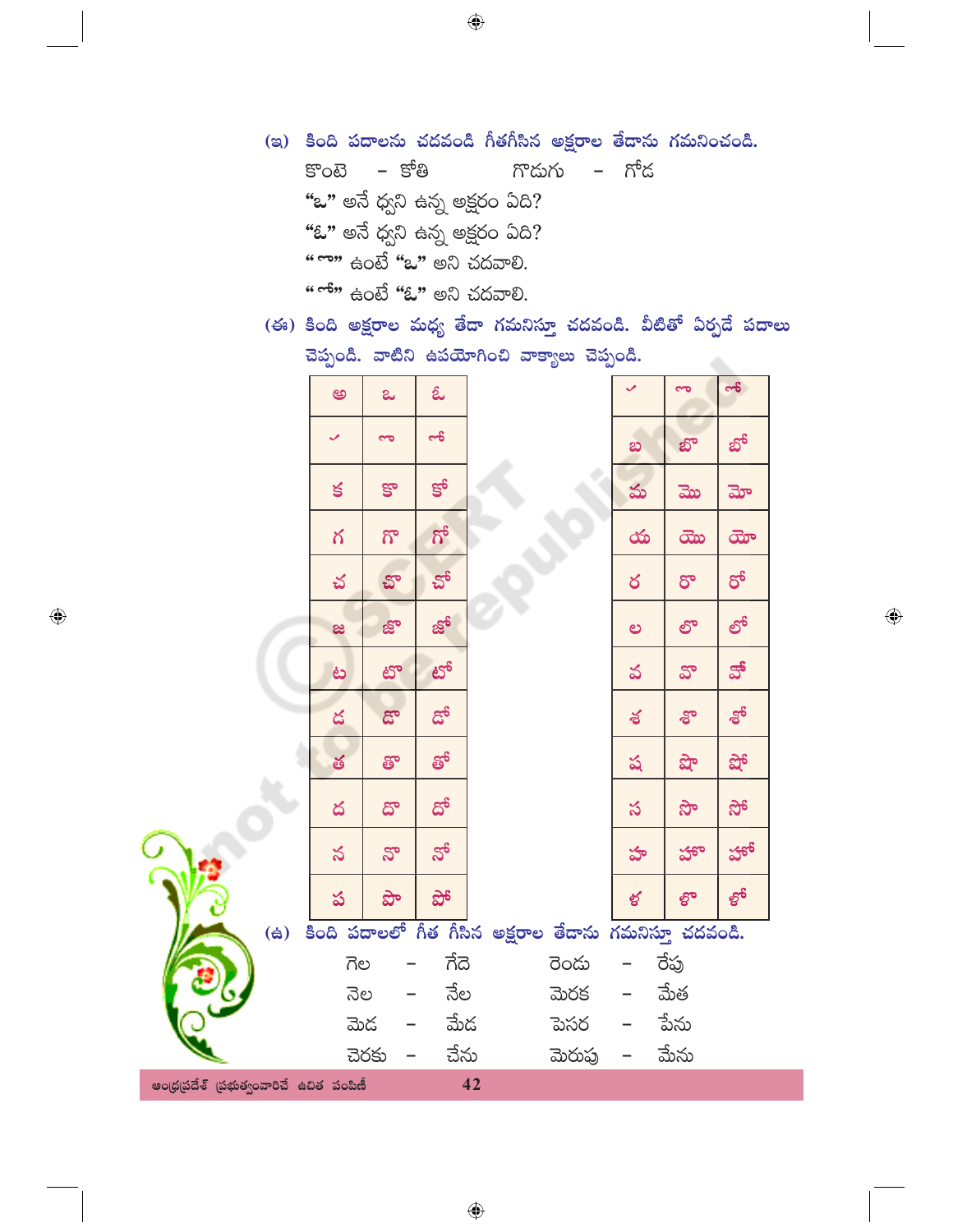$\bigoplus$ 

| (ఊ) కింది పదాలను, వాక్యాలను ధారాళంగా చదవండి. |                           |             |        |        |  |  |  |  |  |  |  |
|----------------------------------------------|---------------------------|-------------|--------|--------|--|--|--|--|--|--|--|
| కొంగ                                         | కొలను                     | పొలం        | గొలుసు | మొసలి  |  |  |  |  |  |  |  |
| రొద                                          | చొరవ                      | దొంద        | మొదలు  | ಕೌಂಠಿ  |  |  |  |  |  |  |  |
| తొంద                                         | సొగసు                     | కొదుకు బొంత |        | బొంగరం |  |  |  |  |  |  |  |
| కొండ                                         | పొదవు                     | పొగ         | చోటు   | శోకం   |  |  |  |  |  |  |  |
| క్రోడి                                       | జోరు                      | దోలు        | పోటీ   | గోద    |  |  |  |  |  |  |  |
| నోరు                                         | కోరమీసం                   | ణోక         | బోజనం  | దోమ    |  |  |  |  |  |  |  |
| బోరు                                         | గోరు                      | మోకాలు      | మోసం   | యోగం   |  |  |  |  |  |  |  |
|                                              | బొంగరం ఆట ఆడదాం.          |             |        |        |  |  |  |  |  |  |  |
|                                              | కోతితోక ఎంత పొడవు?        |             |        |        |  |  |  |  |  |  |  |
|                                              | వానాకాలంలో గొడుగు కావాలి. |             |        |        |  |  |  |  |  |  |  |
|                                              | ఎందాకాలంలో టోపీ కావాలి.   |             |        |        |  |  |  |  |  |  |  |

 $\bigoplus$ 





 $\bigoplus$ 

(అ) కింది పట్టికలోని అక్షరాలకు 'ొ ', 'ో ' చేర్చి రాయండి.

| $\mathcal{L}$ | $\leq$ | $\gamma$ | చ | $\infty$ | ತಿ | $\frac{1}{2}$ $\frac{1}{2}$ | ద | $ \boldsymbol{\mathcal{S}} $ | $\infty$ | ဆ | మ $ \nabla \phi $ ర | ల | $\infty$ | శ | ್ನ | <u>, స</u> | $\frac{1}{2}$ | ళ |
|---------------|--------|----------|---|----------|----|-----------------------------|---|------------------------------|----------|---|---------------------|---|----------|---|----|------------|---------------|---|
| ್             | కొ     |          |   |          |    |                             |   |                              |          |   |                     |   |          |   |    |            |               |   |
| $\sim$        | $g^2$  |          |   |          |    |                             |   |                              |          |   |                     |   |          |   |    |            |               |   |



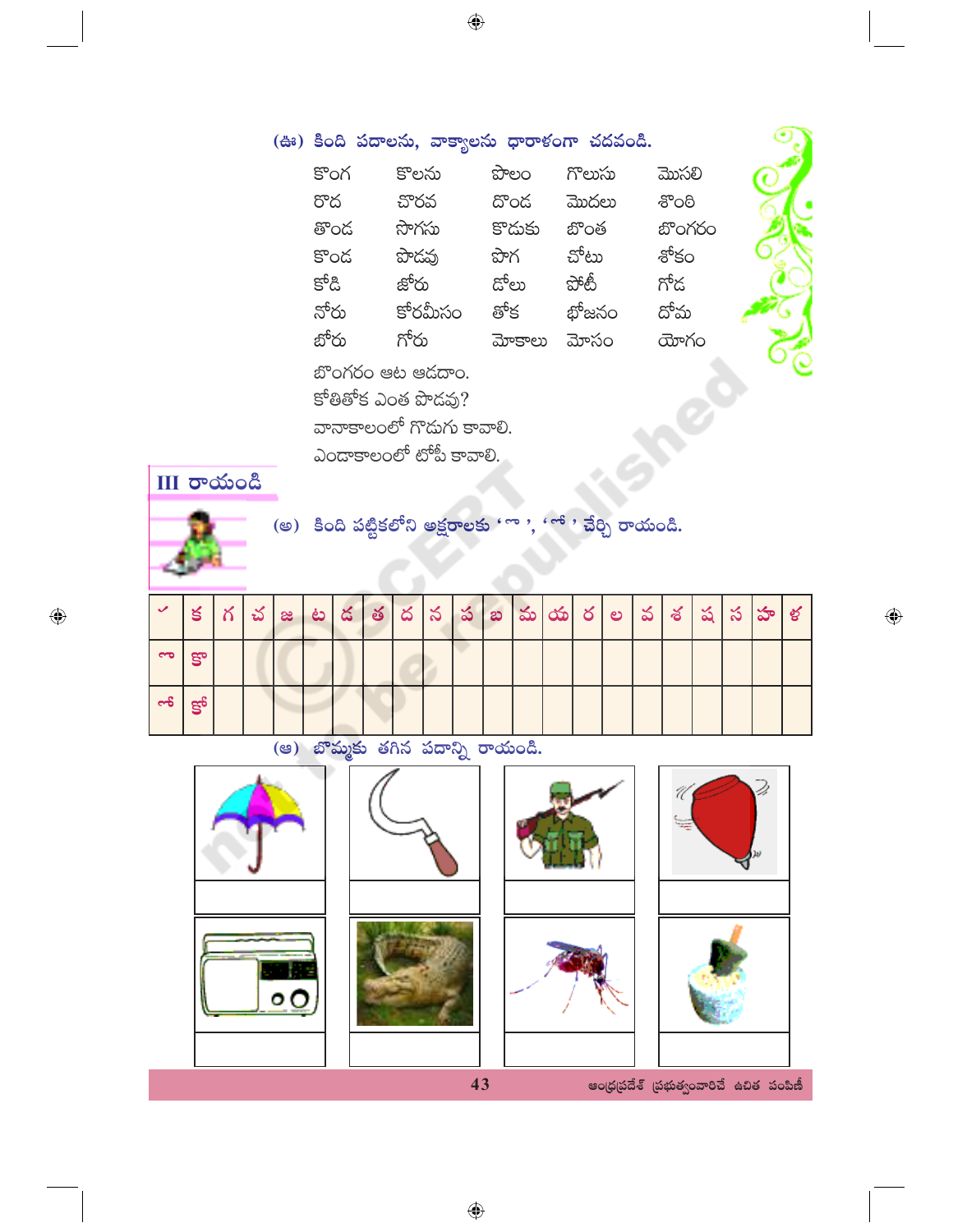(ఇ) కింది గళ్లలోని అక్షరాలతో పదాలు రాయండి.  $\sigma$ స మొ లి ఉదా: మొసలి లు టో డ కొం వ జ్రు ಗ್ ಗ್ డ ಪಿ తొం బో ತಿ  $\mathbb{S}^{\circ}$ ను ల క్రో బో డి లా టం (ఈ) కింది వాక్యాలను గీతలలో అందంగా రాయండి. <u> ကိုင်း ဆင်း ဆိုင်း အဲဝင်း - </u> ÷  $- - \frac{1}{2}$ <u>- కొండల నడుమ కోవెల ఉంది :</u>  $- - - - - - -$ <u> - - - - - - - - - - -</u> --------------<u> - కోతి -తోక -పొడవుగా -ఉంది - - - - - - -</u>  $\omega = \omega = \omega$ 

<u>--------------------</u>

44

 $\bigoplus$ 

ఆంధ్రప్రదేశ్ (పభుత్వంవారిచే ఉచిత పంపిణీ

 $\bigoplus$ 

 $\bigoplus$